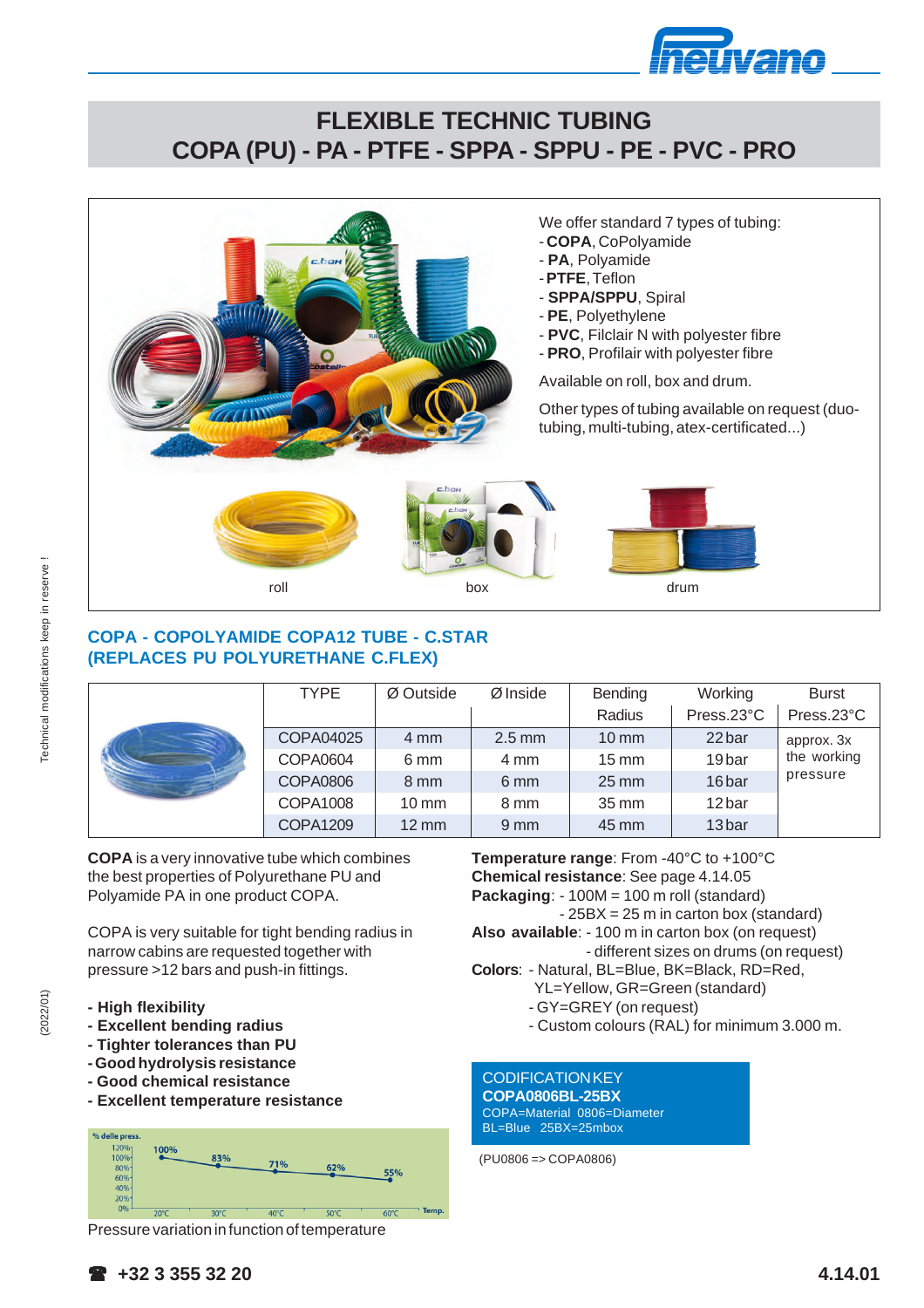#### **PA - POLYAMIDE PA12 TUBE - C.BEST**

|  | <b>TYPE</b> | Ø Outside          | Ø Inside         | Bending            | Working           | <b>Burst</b>            |
|--|-------------|--------------------|------------------|--------------------|-------------------|-------------------------|
|  |             |                    |                  | Radius             | Press. 23°C       | Press. 23°C             |
|  | PA04027     | $4 \text{ mm}$     | $2.7$ mm         | $25 \,\mathrm{mm}$ | 26 bar            | approx. 3x              |
|  | PA0604      | 6 mm               | 4 mm             | $35 \,\mathrm{mm}$ | 27 bar            | the working<br>pressure |
|  | PA0806      | 8 mm               | 6 mm             | 40 mm              | 19 <sub>bar</sub> |                         |
|  | PA1008      | $10 \text{ mm}$    | 8 mm             | 60 mm              | 15 bar            |                         |
|  | PA1209      | $12 \,\mathrm{mm}$ | $9 \, \text{mm}$ | 70 mm              | 19 <sub>bar</sub> |                         |
|  | PA1411      | $14 \text{ mm}$    | $11 \text{ mm}$  | 90 mm              | 16 bar            |                         |

**PA** tube is produced with an innovative polymer named PA12PHL.

PA respect the ISO 7628, DIN 73378 (all colours) and DIN 74324 (only black) standard

- **High working pressure**
- **Good chemical resistance**
- **Very good hydrolysis resistance**
- **Excellent dimensional stability**
- **Good temperature and UV resistance**



Pressure variation in function of temperature

**Temperature range**: From -60°C to +130°C **Chemical resistance**: See page 4.14.05 **Packaging**: - 100M = 100 m roll (standard) - 25BX = 25 m in carton box (standard)

**Also available**: - 100 m in carton box (on request)

- different sizes on drums (on request)
- **Colors**: Natural, BL=Blue, BK=Black, RD=Red, YL=Yellow, GR=Green (standard)
	- OR=Orange (on request)
	- Custom colours (RAL) for minimum 3.000 m.

**CODIFICATION KEY PA0806BL-25BX**

PA=Material 0806=Diameter BL=Blue 25BX=25mbox

### **PTFE - POLYTETRAFLUORETHYLENE TUBE - TEFLON**

| <b>TYPE</b>   | Ø Out/     | Bending             | Working    |
|---------------|------------|---------------------|------------|
|               | Inside     | Radius              | Press.20°C |
| PTFE0604-100M | $6/4$ mm   | 40 mm               | 15 bar     |
| PTFE0806-100M | $8/6$ mm   | 55 mm               | 11 bar     |
| PTFE1008-100M | $10/8$ mm  | 90 mm               | 9 bar      |
| PTFE1210-100M | $12/10$ mm | $135 \,\mathrm{mm}$ | 8 bar      |
|               |            |                     |            |

**PTFE** (polytetrafluorethylene) tubing for transfer of high purity products, chemicals, dairy and cosmetic products. Also suitable for heat exchangers and as protective sleeve for cables. **Temperature range**: From -70°C to +260°C **Chemical resistance**: Available on request **Packaging**: 100M = 100 m roll (standard) **Also available**: different sizes on drums (on request) **Colors**: Natural (standard) **Certificate**: FDA/EC1935/2004 (on request)

| Temperature -50°C +20°C +65°C +100°C +150°C +200°C +250°C |  |                    |            |        |
|-----------------------------------------------------------|--|--------------------|------------|--------|
| <b>Pressure</b>                                           |  | 100% 100% 100% 50% | $30\%$ 20% | $10\%$ |

#### **CODIFICATION KEY PTFE0806-100M**

PTFE=Material 0806=Diameter COLOR=Natural 100M=Length (2022/04)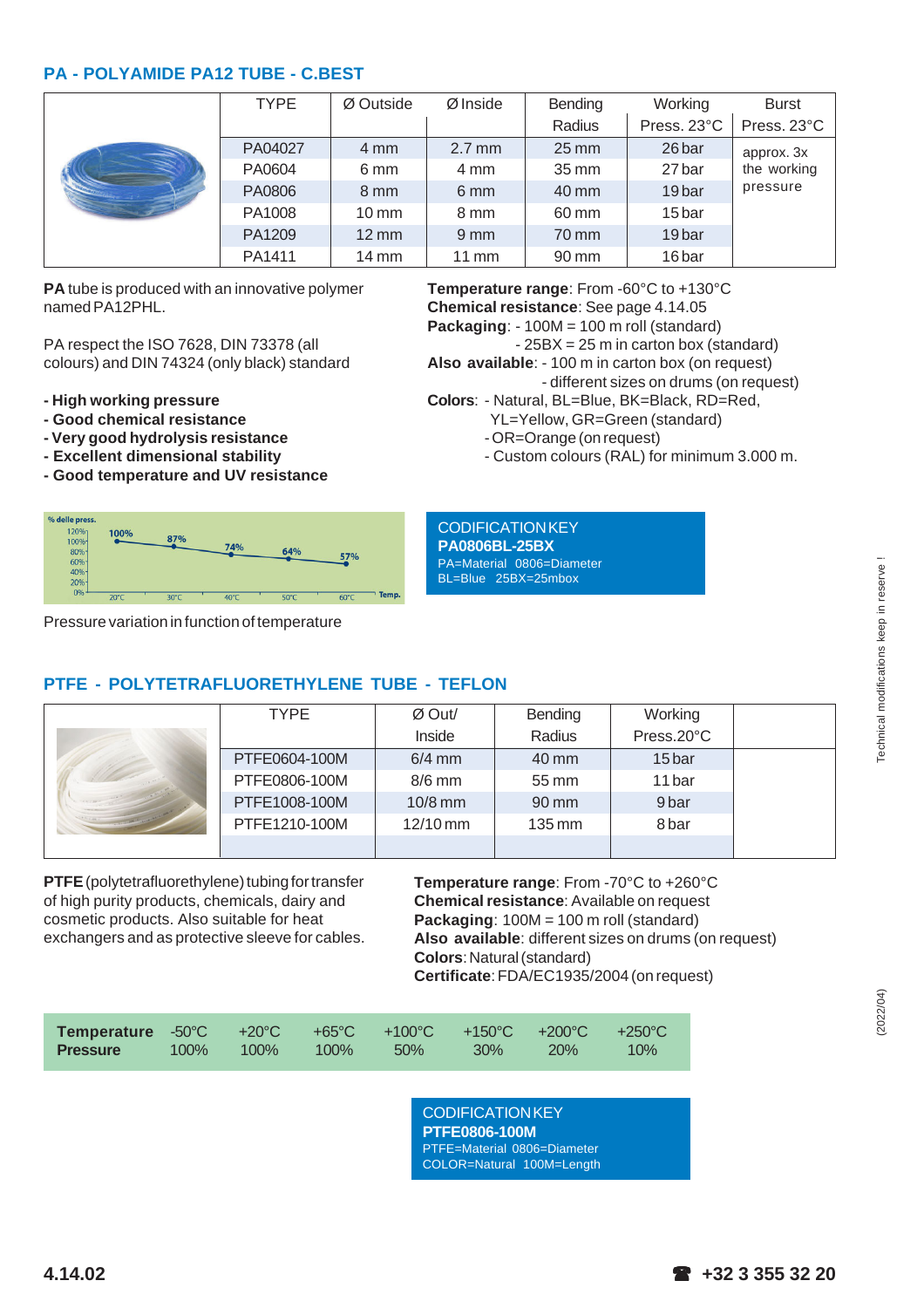#### **SPPA - POLYAMIDE PA12 SPIRAL TUBE - C.COIL**

| <b>TYPE</b>  | Ø Spiraal<br>$Ø$ Inside<br>Outside<br>Ø<br>Inside |                  |                     | Tube<br>Length  | Work<br>Length  |
|--------------|---------------------------------------------------|------------------|---------------------|-----------------|-----------------|
| SPPA0604-30M | 6 mm                                              | $4 \text{ mm}$   | 60 mm               | 30 m            | 17 <sub>m</sub> |
| SPPA0806-30M | 8 mm                                              | 6 mm             | 80 mm               | 30 m            | 17 <sub>m</sub> |
| SPPA1008-30M | $10 \, \text{mm}$                                 | $8 \, \text{mm}$ | 90 mm               | 30 m            | 17 <sub>m</sub> |
| SPPA1210-30M | $12 \,\mathrm{mm}$                                | $10 \text{ mm}$  | $120 \,\mathrm{mm}$ | 30 <sub>m</sub> | 17 <sub>m</sub> |
|              |                                                   |                  |                     |                 |                 |
|              |                                                   |                  |                     |                 |                 |
|              |                                                   |                  |                     |                 |                 |
|              |                                                   |                  |                     |                 |                 |

**COILS** ensure an excellent elastic memory and let the operator work freely.

SP=Spiral 0806=Diameter 30M=Length

**SPPA0806-30M**

**Temperature range**: From -60°C to +130°C **Chemical resistance**: See page 4.14.05 **Colors**: Blue (standard)

Technical features see POLYAMIDE PA12 above

#### **SPPU - POLYURETHANE 95 SHORE A SPIRAL TUBE WITH FITTINGS**

| --<br>SERIE SK<br><b>GJAIGNEP</b><br><b>FJAIGNEP</b> | <b>CODE</b>      | Ø<br>Out/In | Ø<br>Spiral        | Tube<br>Length   | Work<br>Length | Fitting |
|------------------------------------------------------|------------------|-------------|--------------------|------------------|----------------|---------|
| Max 10 Bar                                           | SPPU06-2M-1/4"   | $6/4$ mm    | $32 \,\mathrm{mm}$ | 2 <sub>m</sub>   | 1 <sub>m</sub> | M1/4"   |
|                                                      | SPPU08-5M-1/4"   | $8/5.5$ mm  | 41 mm              | 5 <sub>m</sub>   | 4 m            | M1/4"   |
|                                                      | SPPU08-7.5M-1/4" | $8/5.5$ mm  | 41 mm              | 7.5 <sub>m</sub> | 6 <sub>m</sub> | M1/4"   |
|                                                      | SPPU10-7.5M-1/4" | $10/6.5$ mm | 60 mm              | 7.5 <sub>m</sub> | 6 m            | M1/4"   |
|                                                      | SPPU12-7.5M-3/8" | $12/8$ mm   | 80 mm              | 7.5 <sub>m</sub> | 6 <sub>m</sub> | M3/8    |
|                                                      |                  |             |                    |                  |                |         |

**COILS** ensure an excellent elastic memory and let the operator work freely.

**Temperature range**: From -40°C to +60°C **Chemical resistance**: Available on request **Colors**: Blue (standard)

**CODIFICATION KEY SPPU06-2M-1/4"** SP=Spiral PU=Material 06=Ext.Diameter 2M=Length 1/4"=Fitting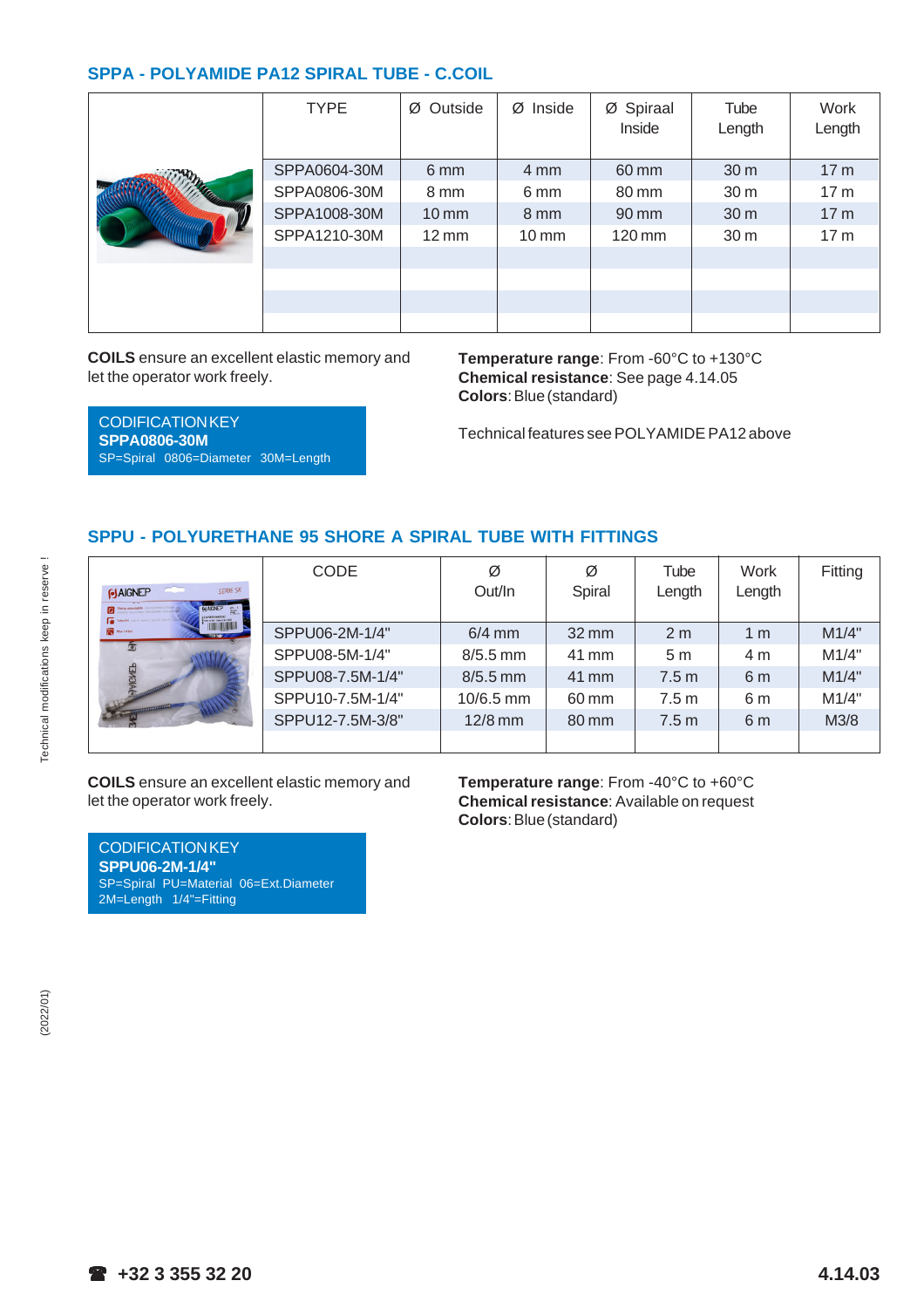#### **PE - POLYETHYLENE LD - C.ECO**

|  | <b>TYPE</b> | Ø Outside          | Ø Inside        | Bending            | Working           | <b>Burst</b> |
|--|-------------|--------------------|-----------------|--------------------|-------------------|--------------|
|  |             |                    |                 | Radius             | Press.23°C        | Press.23°C   |
|  | PE0402      | 4 mm               | $2 \text{ mm}$  | $18 \text{ mm}$    | 21 bar            | approx. 3x   |
|  | PE0604      | 6 mm               | $4 \text{ mm}$  | $30 \,\mathrm{mm}$ | 13 <sub>bar</sub> | the working  |
|  | PE0806      | 8 mm               | 6 mm            | 40 mm              | 9 <sub>bar</sub>  | pressure     |
|  | PE1008      | $10 \text{ mm}$    | 8 mm            | 60 mm              | 7 bar             |              |
|  | PE1210      | $12 \,\mathrm{mm}$ | $10 \text{ mm}$ | 80 mm              | 6 <sub>bar</sub>  |              |

**PE** offers excellent water barrier properties when the temperature does not exceed +60°C.

Produced from an oil source (ethylene), PE is a commodity polymer used for cost sensitive applications with low level of pressures (< 5 bars) and within a restrictive range of temperatures from -10°C to +60°C.

**Temperature range**: From -10°C to +60°C **Chemical resistance**: See page 4.14.05 **Packaging**: - 100M = 100 m roll (standard)

- 25BX = 25 m in carton box (on request)

**Also available**: - 100 m in carton box (on request) - different sizes on drums (on request)

**Colors**: - Natural, BL=Blue, BK=Black (standard)

CODIFICATION KEY **PE0806BL-25BX** PE=Material 0806=Diameter BL=Blue 25BX=25mbox

- RD=Red, YL=Yellow, GR=Green (on request)
- Custom colours (RAL) for minimum 3.000m.

% delle press 120% 100% 100% 83% 72% 80% 64% 57% 60%  $40%$ 209  $0<sup>9</sup>$  $60^{\circ}$ C  $20^{\circ}$  $30<sup>o</sup>$ 

Pressure variation in function of temperature

# **PVC - FILCLAIR N TUBE WITH POLYESTER FIBRE**

|  | <b>CODE</b>      | Ø Outside          | $Ø$ Inside         | Bending<br>Radius   | Working<br>Pressure<br>at $23^{\circ}$ C | <b>Burst</b><br>Pressure<br>at $23^{\circ}$ C |
|--|------------------|--------------------|--------------------|---------------------|------------------------------------------|-----------------------------------------------|
|  | <b>PVC06-50M</b> | $12 \,\mathrm{mm}$ | 6 mm               | 55 mm               | 15 bar                                   | approx. 3x                                    |
|  | <b>PVC08-50M</b> | $14 \text{ mm}$    | 8 mm               | 60 mm               | 15 bar                                   | the working                                   |
|  | <b>PVC10-50M</b> | $16 \text{ mm}$    | $10 \text{ mm}$    | 75 mm               | 15 bar                                   | pressure                                      |
|  | <b>PVC12-50M</b> | $18 \text{ mm}$    | $12 \text{ mm}$    | $105 \,\mathrm{mm}$ | 10 <sub>bar</sub>                        |                                               |
|  | <b>PVC19-50M</b> | $26 \text{ mm}$    | $19$ mm            | 195 mm              | 10 <sub>bar</sub>                        |                                               |
|  | <b>PVC25-50M</b> | $33 \,\mathrm{mm}$ | $25 \,\mathrm{mm}$ | 235 mm              | 10 <sub>bar</sub>                        |                                               |

**PVC** offers a flexible PVC tube reinforced with polyester fibre for compressed air, industrial gases, water and vacuum up to Ø 25 mm.

**Temperature range**: From -15°C to +60°C **Packaging**: 50 m roll with polyethylene film around **Color**: Transparent

## **PRO - PROFILAIR TUBE WITH POLYESTER FIBRE**

| <b>CODE</b>                            | Ø Outside                | Ø Inside                  | Bending<br>Radius | Working<br>Pressure<br>$at 23^{\circ}C$ | <b>Burst</b><br>Pressure<br>at 23°C |
|----------------------------------------|--------------------------|---------------------------|-------------------|-----------------------------------------|-------------------------------------|
| <b>PRO08-50M</b><br><b>PRO12.7-50M</b> | $14 \text{ mm}$<br>20 mm | 8 mm<br>$12.7 \text{ mm}$ | 65 mm<br>90 mm    | 20 bar<br>20 bar                        | approx. 3x<br>the working           |
|                                        |                          |                           |                   |                                         | pressure                            |
|                                        |                          |                           |                   |                                         |                                     |
|                                        |                          |                           |                   |                                         |                                     |
|                                        |                          |                           |                   |                                         |                                     |

**PRO** offers an even more flexible PVC tube reinforced with polyester fibre for compressed air and industrial gas.

**Temperature range**: From -15°C to +60°C **Packaging**: 50 m roll with polyethylene film around **Color**: Beige

(2022/01)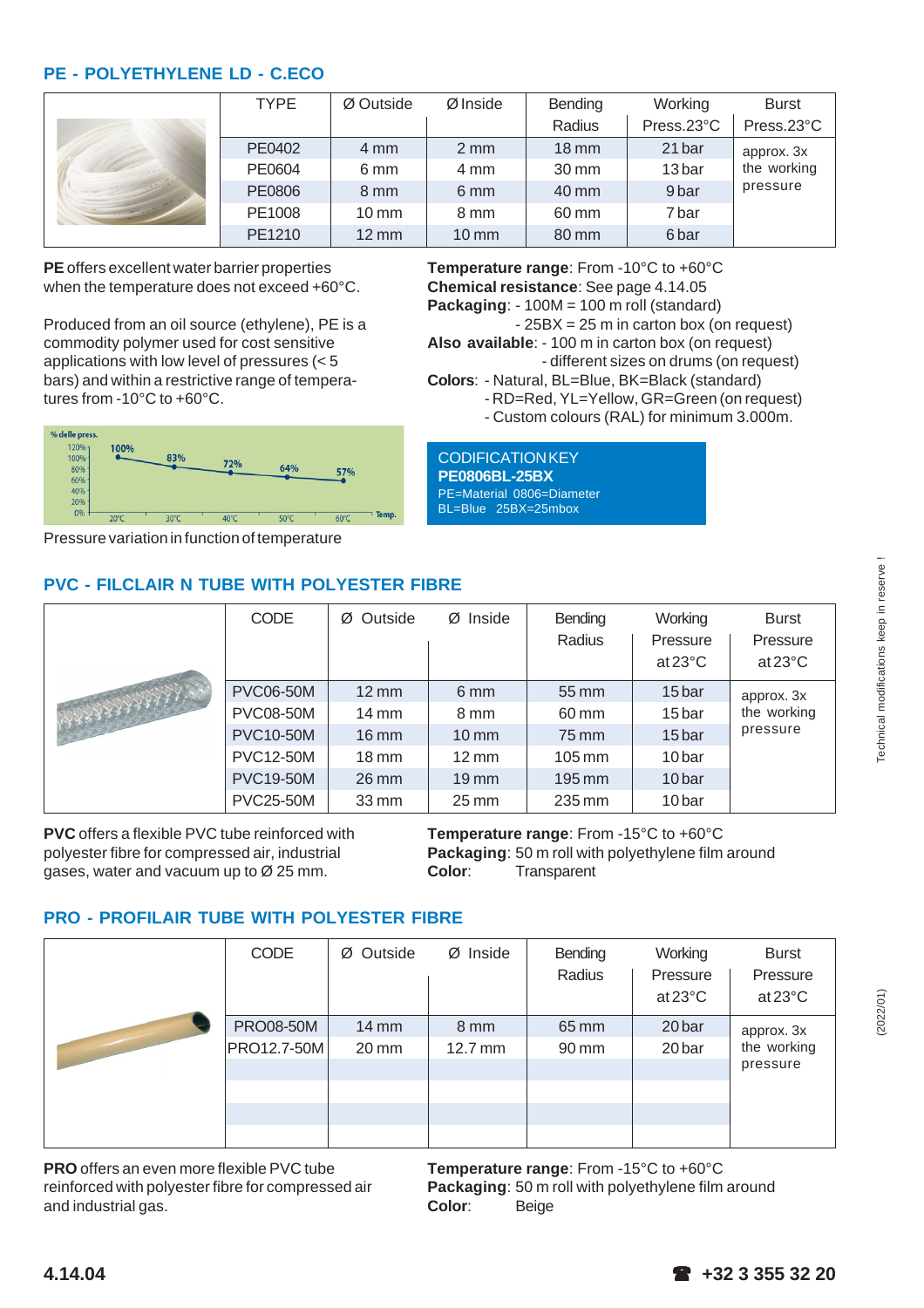# RESISTENZE CHIMICHE +23°C CHEMICAL RESISTANCE AT +23°C

|                                    |                          | PA12 / PA11 / PA10.12 | COPA <sub>12</sub>       | <b>POLIAMMIDE 6</b><br><b>POLYAMIDE 6</b> | <b>POLIURETANO</b><br>POLIURETHANE | <b>POLIETILENE</b><br><b>POLIETHILENE</b> | <b>PVDF</b>              | <b>PTFE</b>              |
|------------------------------------|--------------------------|-----------------------|--------------------------|-------------------------------------------|------------------------------------|-------------------------------------------|--------------------------|--------------------------|
| SOSTANZA / SUBSTANCE               | c.best<br>c.pro          | c.bio<br>c.Flam       | c.star                   | c.six                                     | c. <i>Flex</i>                     | c.eco                                     | c.tech                   | c.chem                   |
| <b>ACETALDEHYDE</b>                | $\circ$                  | $\circ$               | О                        |                                           | O                                  | O                                         | Ν                        | $\circ$                  |
| <b>ACETIC ACID</b>                 | $\circ$                  | $\circ$               | $\circ$                  | L                                         | $\circ$                            | $\circ$                                   | $\circ$                  | $\circ$                  |
| <b>ACETONE</b>                     | $\circ$                  | $\circ$               | O                        | $\overline{\phantom{a}}$                  | $\circ$                            | O                                         | N                        | $\circ$                  |
| <b>ACETYLENE</b>                   | $\circ$                  | $\circ$               | $\circ$                  |                                           | $\circ$                            | $\overline{\phantom{m}}$                  | $\circ$                  | $\circ$                  |
| <b>AMMONIA LIQUID</b>              | O                        | $\circ$               | O                        | $\overline{\phantom{a}}$                  | O                                  | G                                         | N                        |                          |
| <b>AMYL ACETATE</b>                | $\circ$                  | $\circ$               | $\circ$                  | $\overline{\phantom{a}}$                  | $\circ$                            | $\overline{\phantom{a}}$                  | $\circ$                  | $\circ$                  |
| <b>ANILINE</b>                     | G                        | G                     | $\overline{\phantom{a}}$ | $\overline{\phantom{a}}$                  | $\overline{a}$                     | $\overline{\phantom{a}}$                  | O                        | $\circ$                  |
| <b>A-NTIFREEZE</b>                 | $\circ$                  | $\circ$               | $\overline{\phantom{a}}$ | $\overline{\phantom{a}}$                  | $\overline{\phantom{a}}$           | $\overline{\phantom{a}}$                  | $\overline{\phantom{a}}$ | $\overline{\phantom{a}}$ |
| <b>BENZOL</b>                      | G                        | $\circ$               | $\overline{\phantom{0}}$ | $\overline{\phantom{a}}$                  | $\overline{a}$                     | Ν                                         | $\circ$                  |                          |
| <b>BENZYL ACOHOL</b>               | N                        | $\mathsf{N}$          | N                        | N                                         | N                                  | G                                         | $\circ$                  | $\circ$                  |
| <b>BROMINE</b>                     | N                        | N                     | Ν                        |                                           | Ν                                  | Ν                                         | O                        |                          |
| <b>BUTANE</b>                      | $\circ$                  | $\circ$               | $\circ$                  | $\overline{\phantom{a}}$                  | $\circ$                            | $\circ$                                   | $\circ$                  | $\circ$                  |
| <b>B-UTANOL</b>                    | O                        | $\circ$               | $\overline{\phantom{a}}$ | $\overline{\phantom{a}}$                  | $\overline{\phantom{a}}$           | $\overline{\phantom{a}}$                  | $\overline{\phantom{a}}$ | $\overline{\phantom{a}}$ |
| <b>CARBON TETRACHLORIDE</b>        | L                        | L                     | O                        | N                                         | $\circ$                            | N                                         | $\circ$                  | $\circ$                  |
| <b>CHLORINE</b>                    | N                        | N                     | Ν                        | $\overline{\phantom{a}}$                  | Ν                                  | $\overline{\phantom{a}}$                  | O                        | $\circ$                  |
| CHLOROBENZOL                       | $\mathsf{N}$             | $\mathsf{N}$          | $\overline{\phantom{a}}$ | $\overline{\phantom{a}}$                  | $\overline{\phantom{a}}$           | $\overline{\phantom{a}}$                  | $\circ$                  | $\circ$                  |
| <b>CHLOROFORM</b>                  | N                        | N                     | Ν                        | Ν                                         | Ν                                  | Ν                                         | O                        | $\circ$                  |
| <b>CITRIC ACID</b>                 | $\circ$                  | $\circ$               | $\circ$                  | L                                         | $\bigcirc$                         | $\overline{\phantom{a}}$                  | $\circ$                  | $\circ$                  |
| <b>CONCENTRATED SULPHURIC ACID</b> | N                        | $\mathsf{N}$          | N                        | Ν                                         | N                                  | G                                         | O                        | $\circ$                  |
| <b>CRESOL</b>                      | L                        | L                     | N                        |                                           | N                                  | $\mathsf{N}$                              | $\circ$                  | $\circ$                  |
| <b>DECALINE</b>                    | $\circ$                  | $\circ$               | O                        |                                           | $\circ$                            | Ν                                         | $\circ$                  | $\circ$                  |
| <b>ENGINE OIL</b>                  | $\circ$                  | $\circ$               | $\circ$                  | $\overline{\phantom{a}}$                  | $\circ$                            | $\circ$                                   | $\circ$                  | $\circ$                  |
| <b>ETHANOL</b>                     | O                        | $\circ$               | $\overline{\phantom{a}}$ | $\overline{\phantom{a}}$                  | $\overline{\phantom{a}}$           | O                                         | $\overline{\phantom{a}}$ | $\overline{\phantom{a}}$ |
| <b>ETHER</b>                       | $\circ$                  | $\circ$               | $\overline{\phantom{a}}$ | $\overline{\phantom{a}}$                  | $\overline{\phantom{a}}$           | $\mathsf{N}$                              | $\overline{\phantom{a}}$ | $\overline{\phantom{a}}$ |
| <b>ETHYL ACETATE</b>               | $\circ$                  | $\circ$               | $\circ$                  | $\overline{\phantom{a}}$                  | $\circ$                            | O                                         | $\circ$                  | $\circ$                  |
| <b>ETHYL OXIDE</b>                 | $\circ$                  | $\circ$               | $\overline{\phantom{a}}$ | $\qquad \qquad -$                         | $\qquad \qquad -$                  | $\mathsf{N}$                              | $\overline{\phantom{a}}$ | $\overline{\phantom{a}}$ |
| <b>FORMALDEYDE</b>                 | L                        | L                     | $\overline{\phantom{a}}$ | $\overline{\phantom{a}}$                  | $\overline{\phantom{a}}$           | O                                         | O                        | $\circ$                  |
| <b>FORMIC ACID</b>                 |                          |                       |                          |                                           |                                    |                                           |                          |                          |
|                                    | L                        | L                     | N                        | N<br>$\overline{\phantom{a}}$             | N                                  | $\circ$<br>$\overline{\phantom{a}}$       | $\circ$                  | $\circ$                  |
| <b>FRIGEN F 12 LIQUID</b>          | G                        | $\circ$               | $\overline{\phantom{a}}$ |                                           | $\overline{\phantom{a}}$           |                                           | O                        | $\circ$                  |
| <b>GASOIL</b>                      | $\circ$                  | $\circ$               | N                        | N                                         | N                                  | $\overline{\phantom{a}}$                  | $\qquad \qquad -$        | $\overline{\phantom{a}}$ |
| <b>GLYCERIN</b>                    | OG                       | $\circ$               | $\circ$                  | $\circ$                                   | $\circ$                            | $\circ$                                   | $\circ$                  | $\circ$                  |
| <b>GLYCOLE</b>                     | $\circ$                  | $\circ$               | $\circ$                  | L                                         | $\circ$                            | $\circ$                                   | $\circ$                  | $\circ$                  |
| <b>GREESE</b>                      | О                        | $\circ$               | O                        | $\overline{\phantom{a}}$                  | O                                  | О                                         | O                        | $\circ$                  |
| <b>GREESE FOOD</b>                 | $\circ$                  | $\circ$               | $\circ$                  | $\overline{\phantom{a}}$                  | $\circ$                            | $\circ$                                   | $\circ$                  | $\circ$                  |
| <b>HEPTANE</b>                     | O                        | $\circ$               | O                        | $\overline{\phantom{a}}$                  | O                                  | G                                         |                          |                          |
| <b>HYDRAULIC OIL</b>               | $\circ$                  | $\circ$               | $\circ$                  | $\overline{\phantom{a}}$                  | $\circ$                            | $\circ$                                   | $\circ$                  | $\circ$                  |
| <b>HYDROCLORIC ACID 1%</b>         | L                        | L                     | Ν                        | Ν                                         | Ν                                  | O                                         | $\circ$                  | $\circ$                  |
| <b>HYDROCLORIC ACID 10%</b>        | L                        | L                     | N                        | N                                         | $\mathsf{N}$                       | $\circ$                                   | $\circ$                  | $\circ$                  |
| <b>HYDROFLUORIDRIC GAS</b>         | $\overline{\phantom{a}}$ | L                     | $\overline{\phantom{a}}$ |                                           |                                    | $\overline{\phantom{a}}$                  | $\overline{\phantom{a}}$ |                          |
| <b>HYDROGEN PEROXIDE 20%</b>       | L                        | L                     | $\overline{\phantom{a}}$ | $\overline{\phantom{a}}$                  | $\overline{\phantom{a}}$           | G                                         | $\circ$                  | $\circ$                  |
| <b>HYDROGEN XXXX</b>               | $\overline{\phantom{a}}$ | $\bigcirc$            | $\overline{\phantom{a}}$ | $\overline{a}$                            | $\overline{\phantom{a}}$           | O                                         | $\overline{\phantom{a}}$ |                          |
| <b>IODINE TINCTURE</b>             | $\overline{\phantom{a}}$ | L                     | $\overline{\phantom{a}}$ | $\overline{\phantom{a}}$                  | $\overline{\phantom{a}}$           | $\overline{\phantom{a}}$                  | $\overline{\phantom{a}}$ |                          |
| <b>ISOOCTANE</b>                   | OG                       | $\circ$               | $\overline{\phantom{a}}$ | $\overline{\phantom{a}}$                  | $\overline{\phantom{a}}$           | Ν                                         | O                        |                          |
| <b>ISOPROPANOL</b>                 | $\overline{\phantom{a}}$ | $\circ$               | $\overline{\phantom{a}}$ | N                                         | $\overline{\phantom{a}}$           | $\overline{\phantom{a}}$                  | $\overline{\phantom{a}}$ |                          |
| <b>KEROSENE</b>                    | $\bigcirc$               | $\bigcirc$            | $\circ$                  | $\overline{\phantom{a}}$                  | $\circ$                            | $\overline{\phantom{a}}$                  | $\bigcirc$               |                          |
| <b>LACTIC ACID</b>                 | $\bigcirc$               | $\circ$               | $\bigcirc$               | N                                         | $\bigcirc$                         | $\bigcirc$                                | $\bigcirc$               | $\circlearrowright$      |
| <b>MAGNESIUM CHLORIDE 10%</b>      | O                        | O                     | О                        | $\overline{\phantom{a}}$                  | $\circ$                            | О                                         | О                        | $\circ$                  |
| <b>MERCURY</b>                     | $\circ$                  | $\circ$               | $\bigcirc$               | $\overline{\phantom{m}}$                  | $\bigcirc$                         | $\circ$                                   | $\circ$                  | $\bigcirc$               |
| <b>METHANOL</b>                    | L                        | L                     | $ \,$                    | N                                         | $\overline{\phantom{a}}$           | $\circ$                                   | $\overline{\phantom{a}}$ |                          |
| <b>METHYLENE CHLORIDE</b>          | $\bigcirc$               | $\circ$               | $\circ$                  | N                                         | $\bigcirc$                         | $\mathsf{N}$                              | $\circ$                  | $\circlearrowright$      |
| <b>MILK</b>                        | $\bigcirc$               | $\bigcirc$            | O                        | О                                         | O                                  | O                                         | $\bigcirc$               | $\circlearrowright$      |
| <b>MINERAL OIL</b>                 | $\bigcirc$               | $\bigcirc$            | $\circ$                  | $\qquad \qquad -$                         | $\bigcirc$                         | $\bigcirc$                                | $\circ$                  | $\circlearrowright$      |
| <b>NAPTHA</b>                      | $\bigcirc$               | $\bigcirc$            | $\overline{\phantom{a}}$ | $\overline{\phantom{0}}$                  | $\overline{\phantom{a}}$           | $\overline{\phantom{a}}$                  | $\overline{\phantom{a}}$ | $\circlearrowright$      |
| <b>NAPTHALENE</b>                  | O                        | $\bigcirc$            | $\circ$                  | $\overline{\phantom{a}}$                  | $\bigcirc$                         | $\bigcirc$                                | $\circ$                  | $\circ$                  |
|                                    |                          |                       |                          |                                           |                                    |                                           |                          |                          |